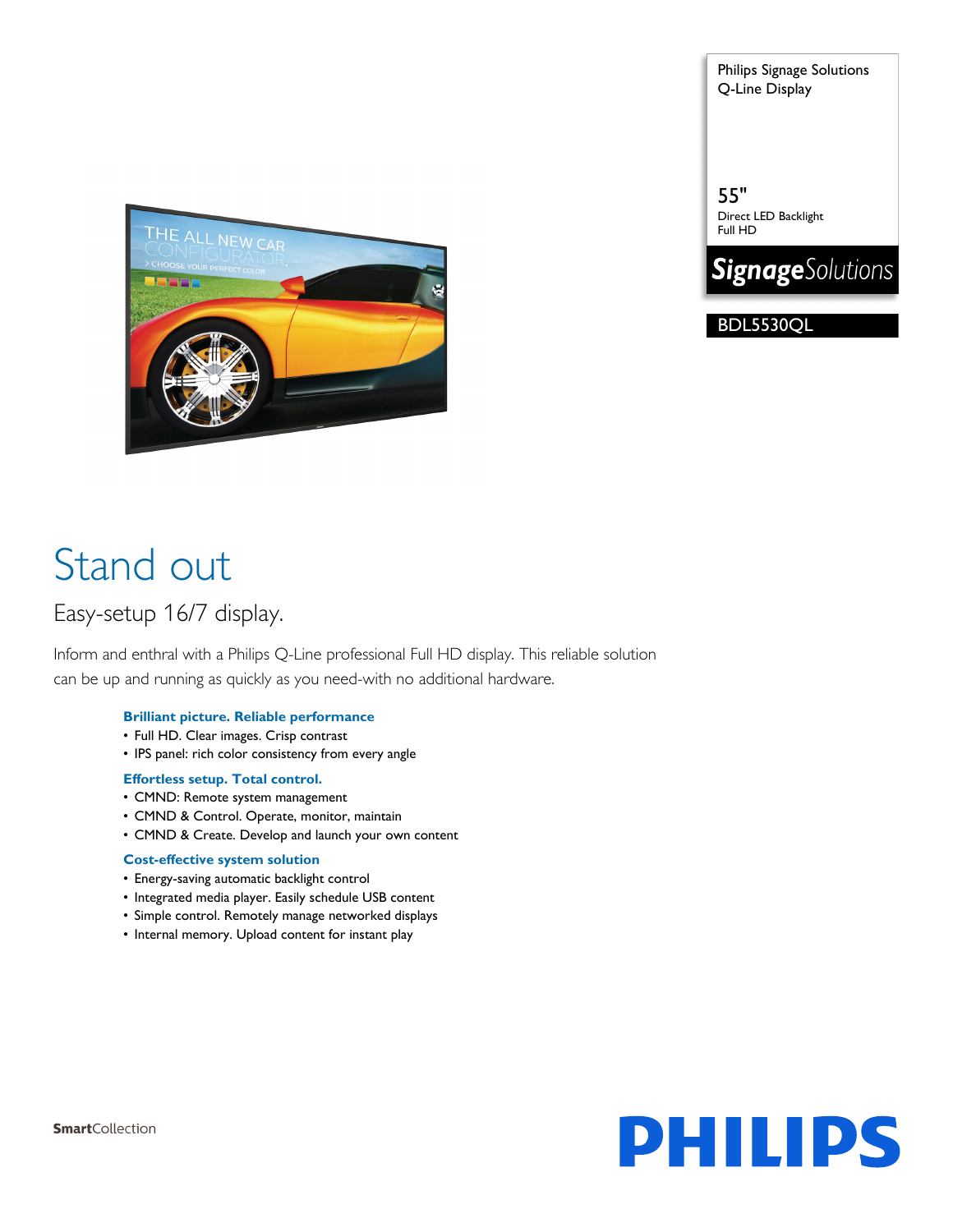# **Highlights**

### **CMND**

Take control of your Philips Professional Display network. CMND lets you manage, maintain, and play via one easy-to-use interface. From installation to daily operation.

### **CMND & Control**



Run your display network over a local (LAN) connection. CMND & Control allows you to perform vital functions like controlling inputs and monitoring display status. Whether you're in charge of one screen or 100.

#### **CMND & Create**



Take control of your content with CMND & Create. A drag-and-drop interface makes it simple to publish your own content-whether it's a daily specials board or branded corporate information. Preloaded templates and integrated widgets ensure your stills, text, and video will be up and running in no time.

#### **Integrated media player**

Easily schedule content to play from USB. Your Philips Professional Display will wake from standby to play the content you want, and then return to standby once playback is done.

#### **Internal memory**

Save and play content without the need for a permanent external player. Your Philips professional display has an internal memory, which allows you to upload media into the display for instant playback. The internal memory also functions as a cache for online streaming.

**Smart**Collection

#### **SmartCollection**

SmartCollection offers you customizable solutions to meet your specific requirements. Both integrators and solution providers are offered the latest innovations, while the audience can enjoy impactful

solutions. When developing smart innovations we focus on Caring, Innovative and Impactful solutions.



<sup>o</sup> Smart**Control** 



**HTML** 



**SmartCMS** SmartPlayer

**★ SmartPower**